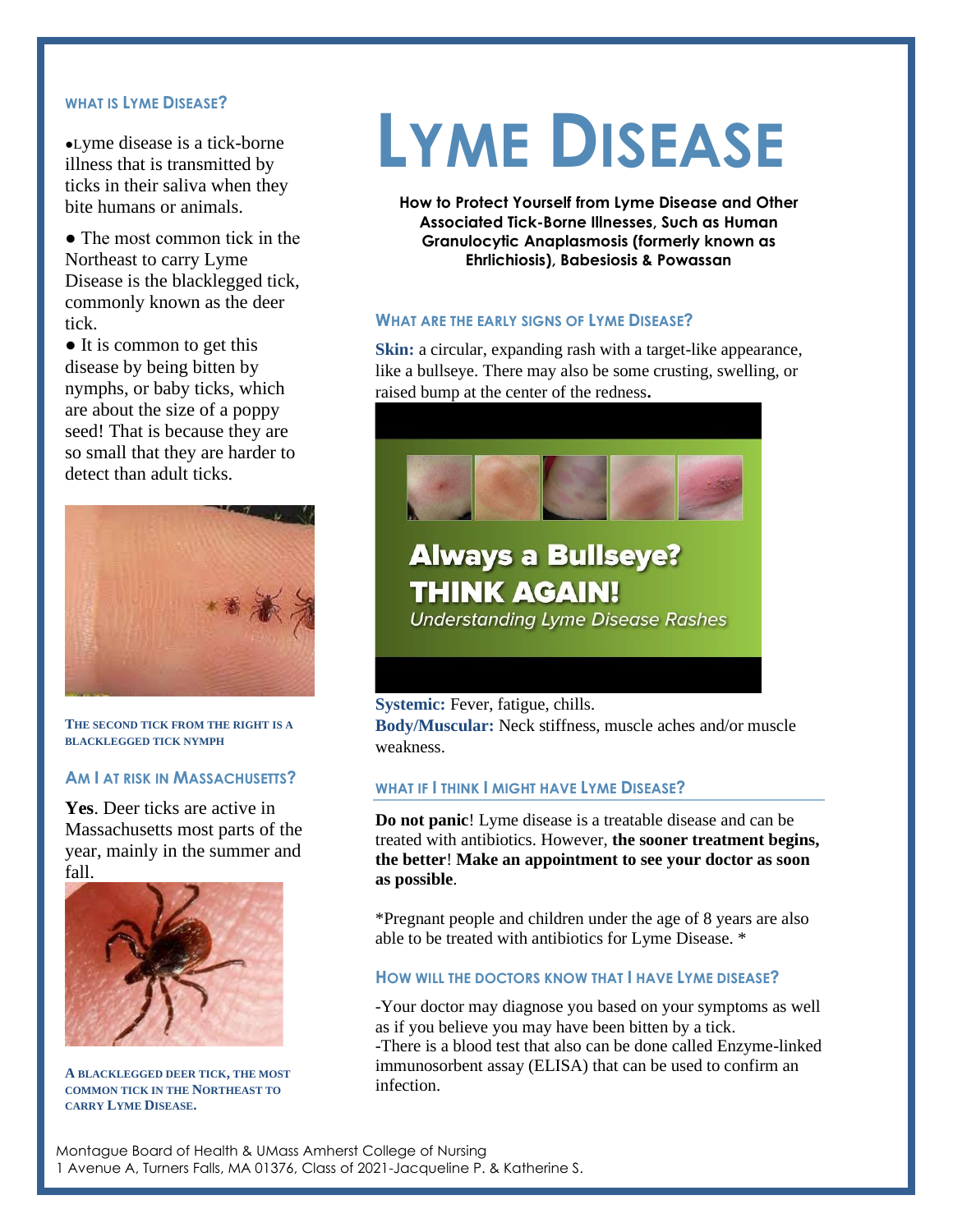#### **TREAT CLOTHING WITH PERMETHRIN**



**MAKE SURE YOU ARE FOLLOWING INSTRUCTIONS ON YOUR BOTTLE OF PERMETHRIN AND APPLYING IN AN OUTDOOR OR WELL-VENTILATED SPACE**



**OFF! DEEP WOODS IS AN INSECT REPELLENT CONTAINING 25% DEET AND IS AVAILABLE AT MOST PHARMACIES AND HARDWARE STORES.**

#### **HOW DO I STAY SAFE?**

**Before You Leave:** When preparing for activities that may take place in either wooded or tall grassed areas, make sure you are dressing appropriately to prevent ticks from being able to make contact with your skin.

\*Treat clothes with **permethrin**, which repels ticks and can keep them from latching on to your clothes. This may take some planning ahead, but the effects will **last for up to 3-4 weeks**.

\*Wear long pants and long-sleeved shirts whenever possible. Pant legs can be tucked in to socks as well.

\*Socks that come up over the ankles and sneakers or hiking boots instead of sandals are recommended for your feet.

\*Insect repellent containing **20% or higher concentration of DEET** can be used for additional protection, especially if you have not treated your clothes with permethrin.

**When You Get Back:** Upon returning home after your activity, make sure you make sure there are no unintended passengers, such as ticks, stuck to your clothing or skin!

\***Remove clothing immediately upon returning home**, either in a mud room or different part of your house. This can keep ticks from getting on to your other family members and pets!

\*To kill any ticks that may be on clothing, you can put them in the **dryer for 10-15 minutes** or wash dirty clothing in **hot water**. The water must be **hot** to kill the ticks. If you are going to a laundromat, place clothes in a tied plastic bag until they can be washed.

\***Check every part of your body** for ticks, paying special attention to creases and joints, like behind the knees or behind your ears. Ticks prefer warm and dark places to hide.

\***Take a shower!** What better way to relax after a long hike? It is also a great way to wash ticks off!

**Check your pets:** When you are giving your furry family members their daily pets, make sure you check them for ticks as well. Ticks may crawl off of pets and onto your human family members.